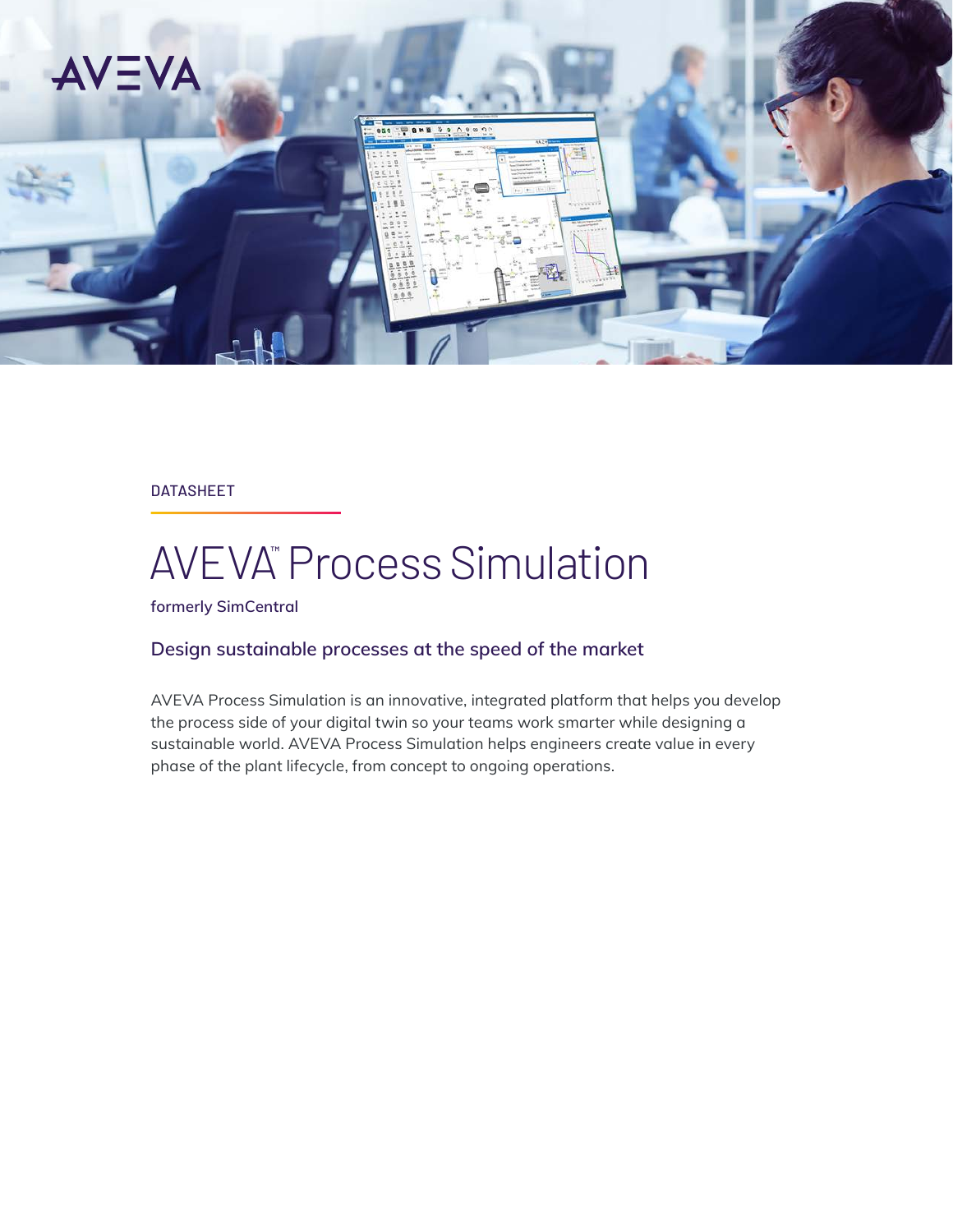# Overview

In chemical and energy organizations, public commitments to net zero emissions and circular economy goals are creating unprecedented demands for sustainable products, processes, and plants. Engineering departments span the globe and respond to changing conditions in markets and regulatory agencies, just as a new generation of engineers enter the workforce. Plants are more complex and more tightly integrated. Legacy process simulators are ill-suited to these challenges.

AVEVA Process Simulation is designed to equip the next generation of engineers to create the process portion of the digital twin. Engineers collaborate across disciplines to explore all dimensions of a potential design and quantify the impact on sustainability, feasibility, and profitability. AVEVA Process Simulation is the first simulation platform to move beyond linear, wasteful workflows to enable a circular and sustainable world.

## **Business value**

- **Digital transformation:** Integrate process engineering with the digital twin
- **Lifecyle simulation:** Reuse one simulation across all engineering phases
- **Faster adoption:** Replace dozens of point solutions with a single, easy-to-use interface
- **Multi-discipline collaboration:** Change the engineering workflow with concurrent use by process, utility, control, and mechanical engineers
- **Attract and retain talent:** Make engineering less about button pressing and more about creative problem solving

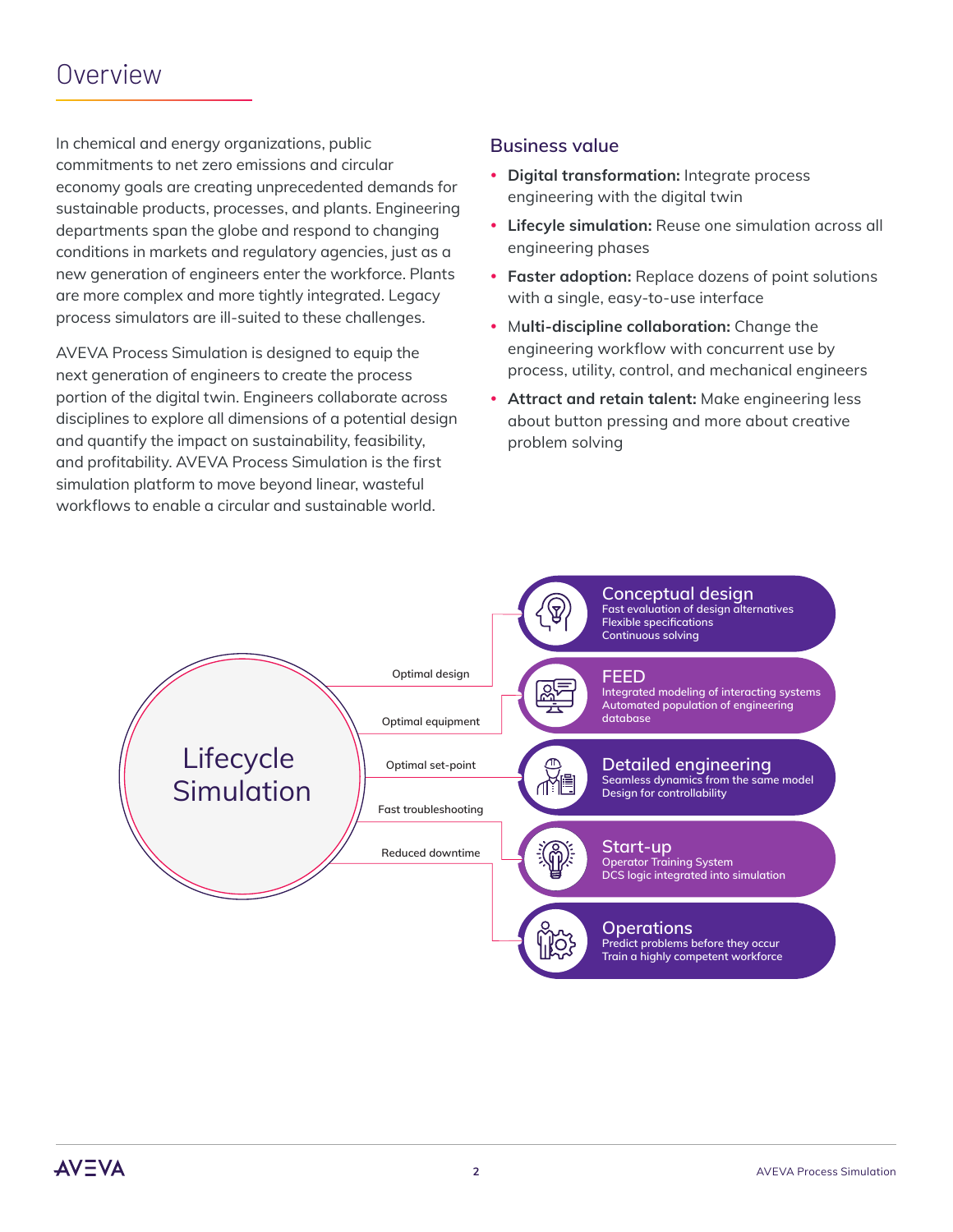# AVEVA Process Simulation features

With legacy tools, even small projects require multiple, specialized simulators. Engineers waste time learning interfaces and transferring data, introducing errors along the way.

A unified modeling environment improves user experience, IT accessibility, cross-tool integration, and time to proficiency, combined with a lower cost of ownership. Like a smartphone for process engineers, AVEVA Process Simulation unifies many uses into a single, integrated platform to design and optimize a process plant.

AVEVA Process Simulation impacts the daily work of your entire team with a transformational approach to process simulation. AVEVA Process Simulation meets the needs of new engineers, process experts, and their managers with features and workflows built for three key qualities: ease of use, solution power, and adaptability.

- Steady state and dynamics
	- · Change modes any time and in any direction between flow-driven steady state, pressure-driven rating, and dynamics
- Sustainability is built-in
	- · Greenhouse gas calculations are available in the economics library. Solar, wind, and hydrogen models are also available in the renewables library
- Open modeling
	- · See, understand, and customize model equations. Write new models with no programming
- Enhanced equation-oriented
	- · State-of-the-art numerics allow efficient calculation, especially when there are many recycles and design optimization
- Open platform
	- Expand into new areas of simulation and integrate with new technologies with built-in Python scripting
- Real-time data
	- · Automatically input real-time data from operations through the native connection with the PI System



Switch modes at any time in any direction



AVEVA Process Simulation has extensive standard model libraries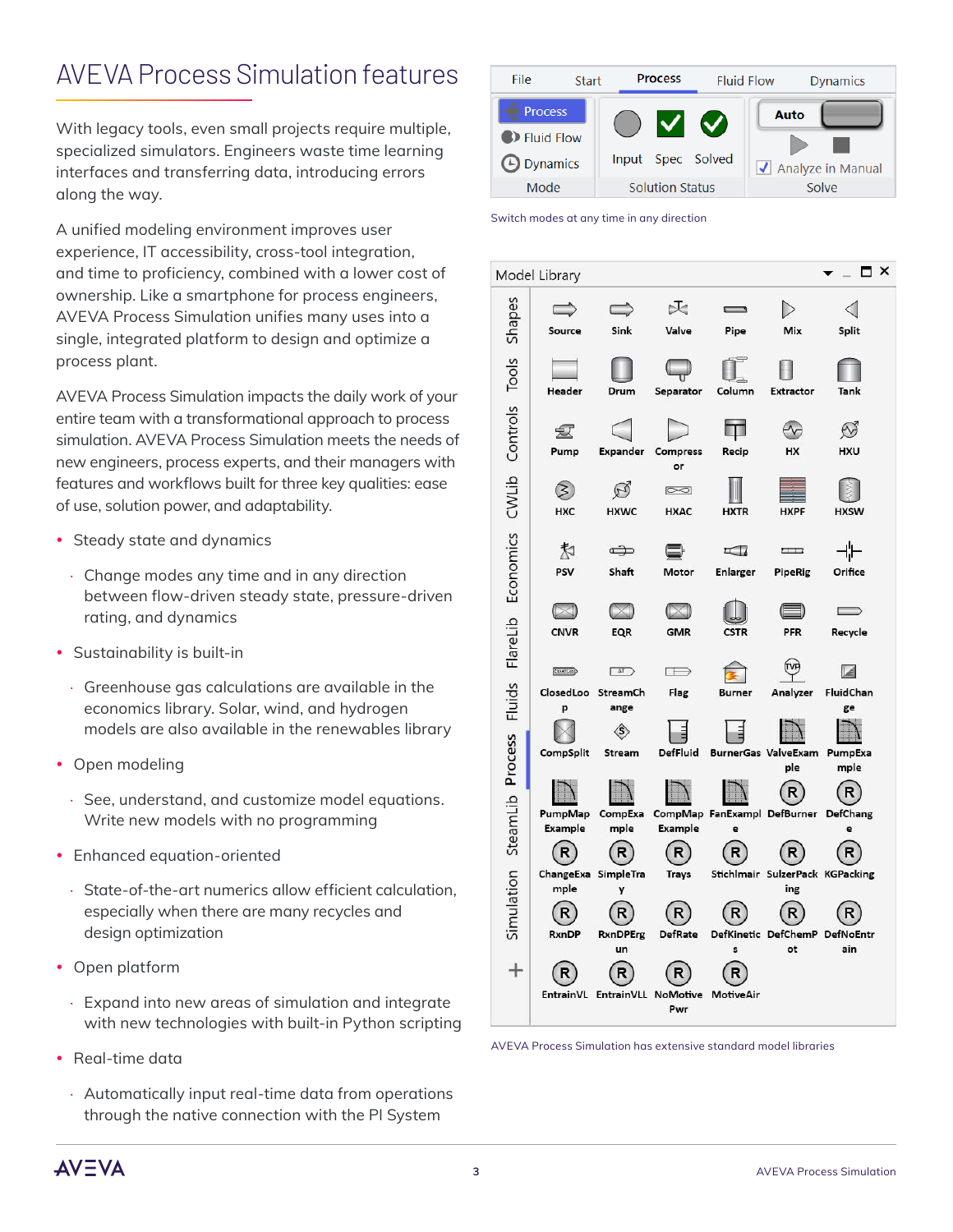# **Chemical processes**

AVEVA Process Simulation is ideal for chemical process simulation, especially complex systems with many recycles, where conventional simulators perform poorly. Some of the features for chemical processes include:

- A process library with distillation columns, reactors, heat exchangers, compressors and other common unit operations
- Fluid thermodynamics methods including: SRK, SRKM, Predictive SRK, PR, PRM, NRTL, electrolyte NRTL, UNIQUAC, UNIFAC, Wilson, Hayden O'Connell, IF97, and more added each release
- Interface with the thermodynamics data manager to define custom components
- Use simulation-independent fluid objects, which can be defined with custom components and reused throughout your organization
- Easy-to-use optimization tools improve process design and offer opportunities for sustainability enhancements, such as better cooling and heating systems to minimize greenhouse gas emissions
- Integrated dynamic simulations offer better distillation column relief load calculations



Optimize chemical processes for sustainability and performance Explore green hydrogen processes within a larger facility

# **Renewables and sustainability**

Design renewable power generation networks for wind turbines, solar panels, electrical distribution, and hydrogen electrolysis. AVEVA Process Simulation easily handles the dynamic nature of renewables.

- Track greenhouse gas emissions from the earliest design concept using the same workflows you use to analyze and optimize profitability and efficiency
- Evaluate the effect of green hydrogen processes on the heat and material balance of an existing facility
- Explore design alternatives for electricity and hydrogen storage to enable better decision making in conceptual design





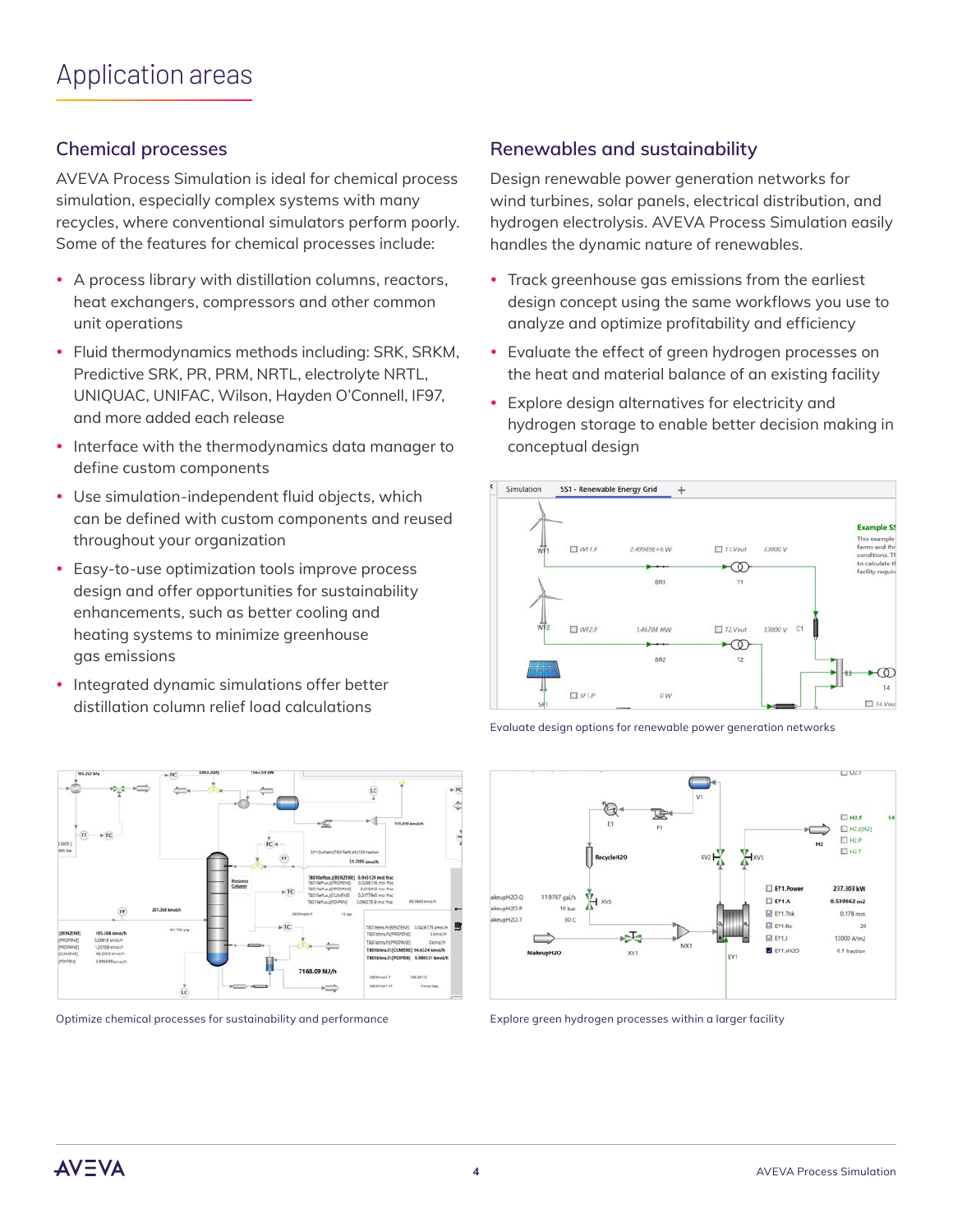

#### **Process utilities**

Process utility engineers can use a single simulation for cooling water or steam balances, then change mode to perform a piping flow network analysis and dynamic simulation. The capabilities include:

- A steam library with boilers, steam turbines, extraction turbines, desuperheaters and condensers
- A cooling water library with supply, return, pipes, pumps, and exchangers
- A transient Flow library for water hammer and pressure surge analysis
- Fluid thermodynamics methods such as steam (IF97), cooling water, other heat transfer mediums



AVEVA Process Simulation's flare library provides an easy way to evaluate multiple relief scenarios and immediately see back pressure predictions. Flare networks are evaluated in the same software environment as chemical processes and process utilities for easy coordination of engineering changes. The flare library includes:

- Relief valves, tail pipes and flare stacks.
- Robust flare network solutions, especially with multiple stacks and crossovers.



24.1451

Dynamic simulation of complex flare networks

Integrate utilities analysis in a single simulation

**AVEVA**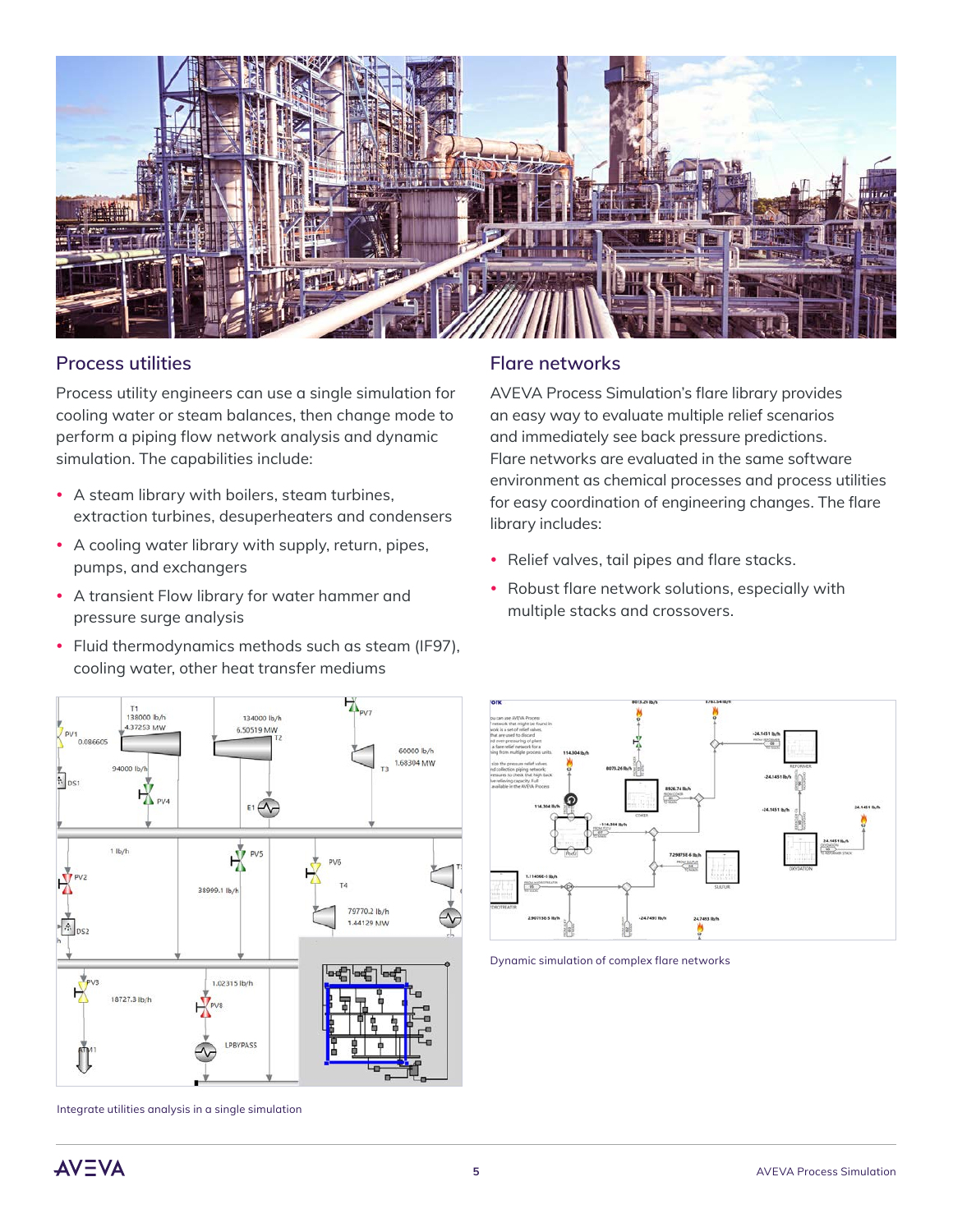# The AVEVA advantage

AVEVA powers digital transformation for industrial organizations. AVEVA Process Simulation is a key part of the AVEVA industrial software ecosystem and benefits from a deep portfolio of infrastructure platforms and process solutions.

# **AVEVA™ Connect**

AVEVA Connect is our common cloud platform, providing a central location to securely access the broadest and deepest industrial software-as-a-service (SaaS) portfolio on the market. AVEVA software in the cloud powers sustainable growth; enabling you to transform faster, reduce costs, and easily scale.

#### **Learn more**: [aveva.com/en/solutions/aveva-connect](https://www.aveva.com/en/solutions/aveva-connect/)

## **AVEVA™ Flex**

Achieve faster return-on-investment and remove traditional barriers to software adoption with a flexible subscription program. The AVEVA Flex subscription program spans any mix of cloud, hybrid and onpremises solutions with simplicity in the license purchase, usage, and management.

**Learn more:** [aveva.com/en/solutions/flex-subscription](https://www.aveva.com/en/solutions/flex-subscription/)

# **AVEVA™ Unified Engineering**

AVEVA Unified Engineering is the new standard for capital project engineering and design collaboration. It integrates all process simulation and engineering (1D, 2D and 3D) data in one single data-centric hub on AVEVA's secure cloud environment. Bi-directional information flow creates the ability to execute concurrent, multi-discipline engineering for greater control over change across the entire project.

**Learn more:** [aveva.com/en/products/unified-engineering](https://www.aveva.com/en/products/unified-engineering/)

# **AVEVA™ Unified Learning**

AVEVA Unified Learning delivers engaging training programs for competency-based experiential learning, so your operators perform better in less time. It provides cloud access to our vast portfolio of training and simulation applications including Operator Training Simulators (OTS) and virtual reality. Leverage your investment in process simulation to quickly build a high fidelity OTS.

**Learn more:** [aveva.com/en/products/unified-learning](https://www.aveva.com/en/products/unified-learning/)

#### Simulation Platform

One single platform instead of multiple point solutions, with interactive process and control engineering

**AVEVA Unified Engineering**

#### Integrated Engineering & Design

A single, data-centric platform for discipline engineers to work together on, keeping all 1D, 2D and 3D engineering data in one place

- Accurate and mature design deliverables
- Efficient collaboration and automated updates
- Bi-directional data flow
- Digital Twin Data Model

AVEVA Process Simulation is a key element of Unified Engineering